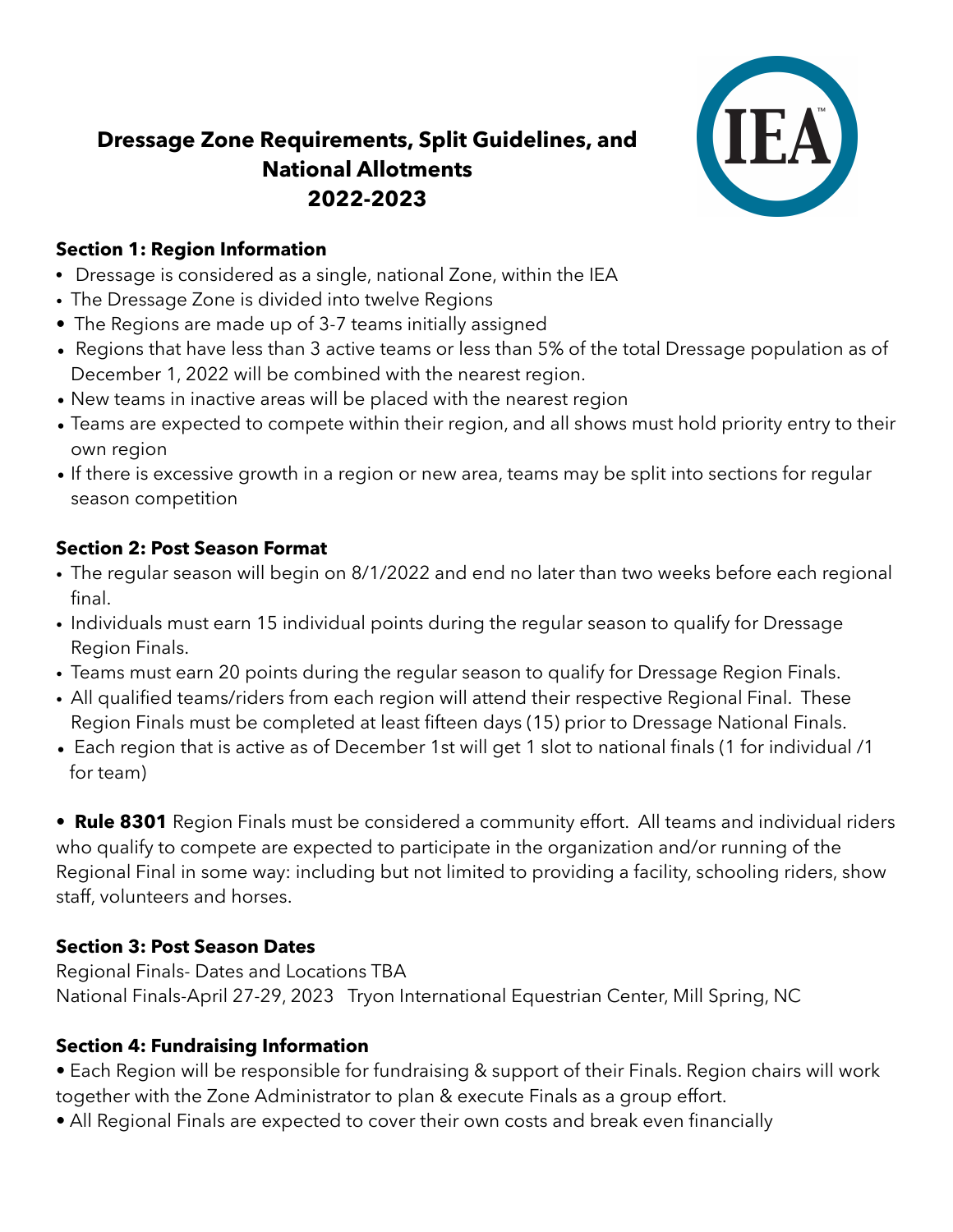• All funds raised in each Region must be submitted with the regional final's entry by the closing date. Riders and Teams entering Regional finals will be requested to secure class sponsorships/ program ads at \$25 per ride.

• Teams are also encouraged to participate in the end of season T-shirt fundraiser

# Dressage Regions (updated 5/1/2022)

### **R1 - Suzanne Ferris (CT, RI, VT, NH, MA, ME)**

 Green Acres Equestrians NH Highwater Farm Infinity Equestrain Team Nashoba Valley Sliders Steady Strides Equestrian Team Stonleigh Burnam School

#### **Region 2 - Amanda Vance (NY)**

Dunham Sport Horses North Country Horses Reinwood Equestrian Team RGB Equestrian Spruce Valley Stables Zemi Farm

## **Region 3 - Lisa Powers (DE, VA, NC, MD)**

Edgehill Farm Misty Run Eventing Powerhouse Dressage Talbot Run

# **Region 4 - Ashley Pujol AL, GA, MI, SC, TN, FL**

Bay View Chase Meadow Lane Epiphany Dressage High Point Three Rivers Equestrian

#### **Region 5A - Jean Martin (Northern IA, MN, IL)**

Burton Cedar Lodge Diamond Equine (formerly Kokomo) **Greenbridge** Fox Run

#### **Region 5B - Kate Wukie (Southern IA, OH, KY)**

Duzan Walnut Hill West Licking Great Parks Hold Your Horses

#### **Region 6 & 7- Laura Duncan (AR, KS, LA, MO, OK, TX, NE, WI, MN, MI)** Eagle View Laurel Manor Flint Hills Equestrian

# **Region 8 - Wendy Riddell (AZ, CO, NM, UT)**

**Scottsdale** RCR Farms Central Arizona Community Farm